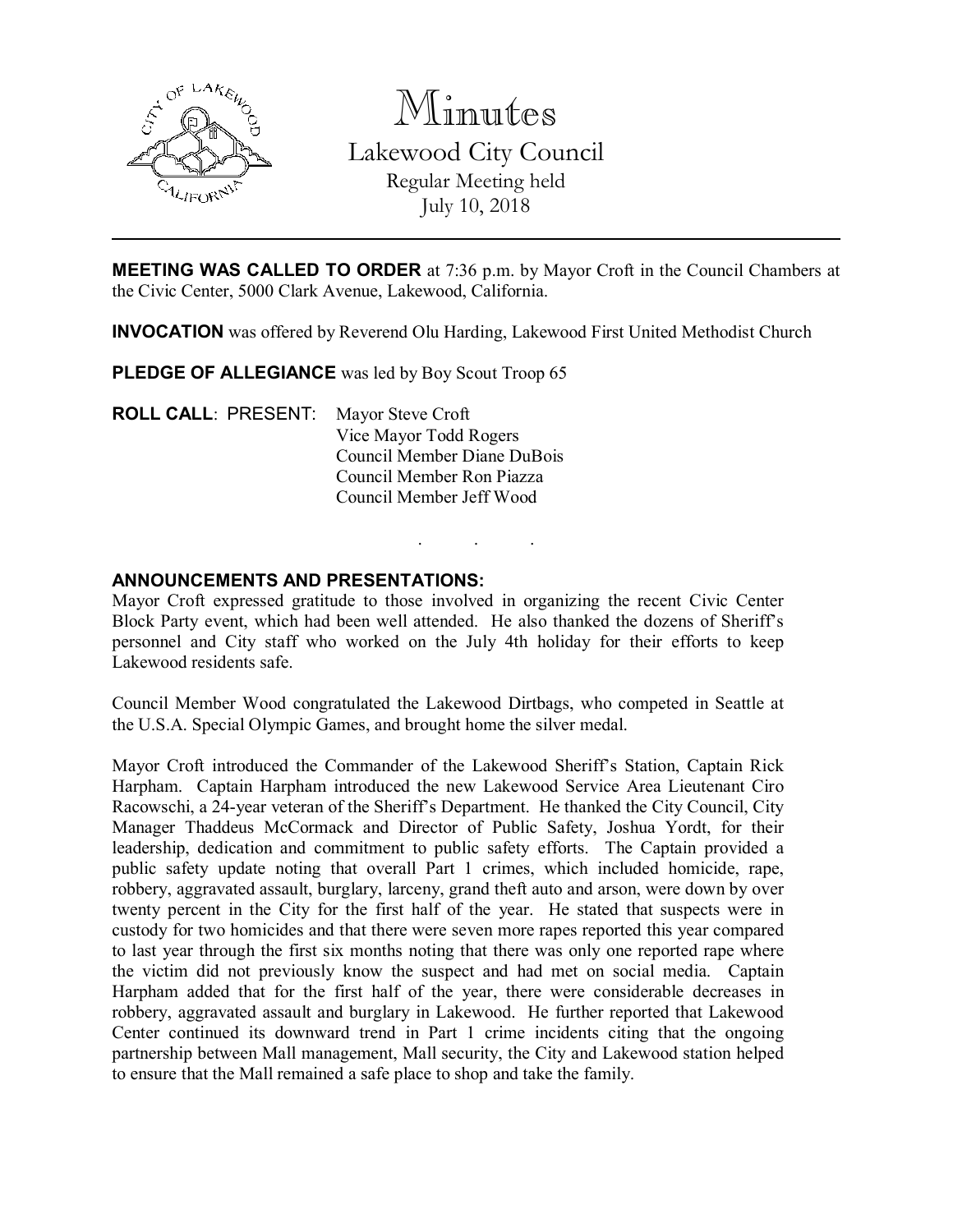City Council Minutes July 10, 2018 Page 2

## ANNOUNCEMENTS AND PRESENTATIONS: - Continued

In attending neighborhood watch meetings and talking with members of the community, the Captain explained that traffic safety was often highlighted. He stated that the city hired 96 hours of overtime for motorcycle officers for traffic safety noting that they targeted problematic areas and traffic concerns and that so far, 3,113 citations had been issued with a decrease in traffic collisions. He reported that the Sheriff's Department, in collaboration with the City, had prepared for the 4th of July with public safety announcements and the posting of the electronic message board at various locations throughout Lakewood. He added that numerous citations were issued and a significant amount of illegal fireworks were seized stating that such use appeared to be a systemic problem throughout the southland. He stated that the Lakewood station crime analysts were tracking thefts of packages from homes and that so far this year, there had been 27 thefts from front porches. He acknowledged the positive impacts of video surveillance and alert systems to help reduce some of the occurrences of package thefts. He reported on the recent arrest made by Lakewood Station personnel of an individual believed to be responsible for multiple package thefts noting that since that time, there had not been a single reported incident. He provided an example of the dedication and professionalism of the men and women of the Lakewood station by detailing an incident involving a residential structure fire where deputies entered a smoke-filled home in search of a missing six-year-old boy, who was later found safe with a neighbor. He stated that the deputies demonstrated courage and teamwork at great personal risk.

Council Member Wood commended the Sheriff's and Fire Department personnel for their efforts leading up to the July 4th holiday. He noted the rise in the use of illegal fireworks and suggested the possibility of the City Manager leading a regional collaboration and working with the State legislature and the State Fire Marshal to prevent such illegal fireworks from entering the City.

Mr. McCormack responded by stating that outreach efforts could be made to Speaker of the Assembly Anthony Rendon and with the California Highway Patrol as well, to interdict the illegal fireworks coming from other places.

Vice Mayor Rogers commented that the days leading up to July 4th seemed a little quieter and attributed the holiday being in the middle of the week as a possible reason for the shorter duration. He expressed being heartened by the fact that the public education campaign of taking a more aggressive stance had been a successful effort and stated that that over \$54,000 in citations had been written. He indicated that in some of the neighboring cities, where all fireworks, not just the Safe and Sane variety, were illegal, their availability and use had not been hindered and underscored the overarching issue of civil disobedience.

Council Member Piazza remarked on the visibility of illegal fireworks from the airplane when he arrived at LAX and noted the participation of neighboring cities as well as the Sheriff's Department as essential to dealing with the issue.

. . .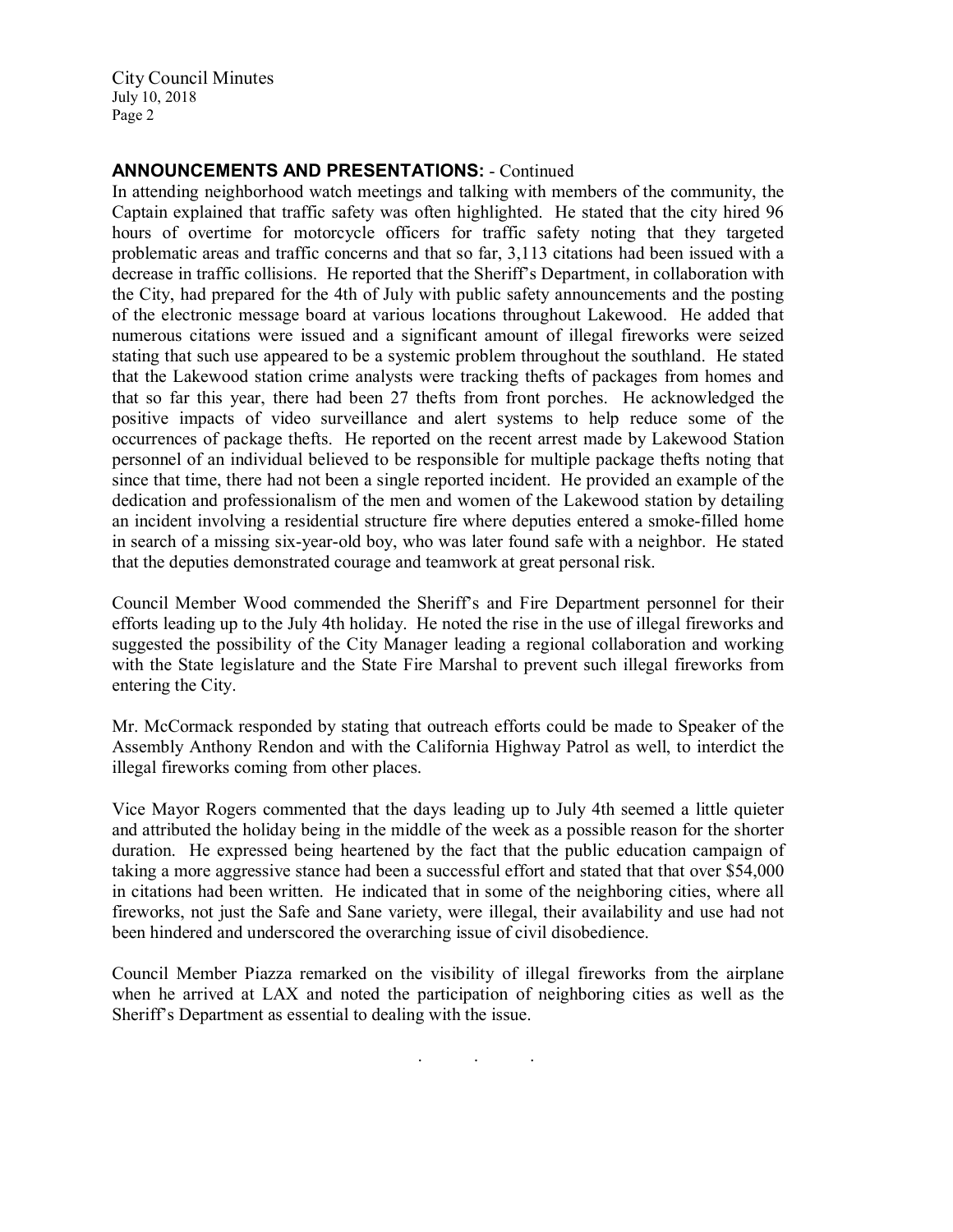City Council Minutes July 10, 2018 Page 3

### ROUTINE ITEMS:

COUNCIL MEMBER DUBOIS MOVED AND COUNCIL MEMBER PIAZZA SECONDED TO APPROVE ROUTINE ITEMS 1 THROUGH 8.

- RI-1 Approval of Minutes of the Meetings held May 22, and June 12, 2018
- RI-2 Approval of Personnel Transactions
- RI-3 Approval of Registers of Demands
- RI-4 Report of City Council Committees' Activities
- RI-5 Approval of Voting Delegate for League Annual Conference
- RI-6 Approval of Permit for Street Closure for Block Party at 4300-4400 Camerino Street on July 21, 2018
- RI-7 Approval of Purchase of Desktop Computers
- RI-8 Approval of Amendment to Agreement with Tetra Tech for Additional Design Services for Mayfair Park Water Capture Project

UPON ROLL CALL VOTE, THE MOTION WAS APPROVED:

AYES: COUNCIL MEMBERS: Piazza, DuBois, Rogers, Wood and Croft NAYS: COUNCIL MEMBERS: None

# 1.1 • RESOLUTION NO. 2018-42; ADJUSTMENT TO WATER RELATED FEES AND DEPOSITS

. . .

Jason Wen, Director of Water Resources, made a presentation based on the report in the agenda and stated that staff had conducted a study with the purpose of updating the service fees to reflect the true cost of services. He concluded by stating that it was recommended that the City Council hold a public hearing and adopt the proposed resolution, which enacted adjustment to the water service related fees and deposits.

RESOLUTION NO. 2018-42; A RESOLUTION OF THE CITY COUNCIL OF THE CITY OF LAKEWOOD TO ESTABLISH WATER SERVICE RELATED FEES AND DEPOSIT **SCHEDULE** 

Mayor Croft opened the public hearing at 7:58 p.m. and called for anyone in the audience wishing to address the City Council on this matter. There was no response.

COUNCIL MEMBER WOOD MOVED AND VICE MAYOR ROGERS SECONDED TO ADOPT RESOLUTION NO. 2018-42.